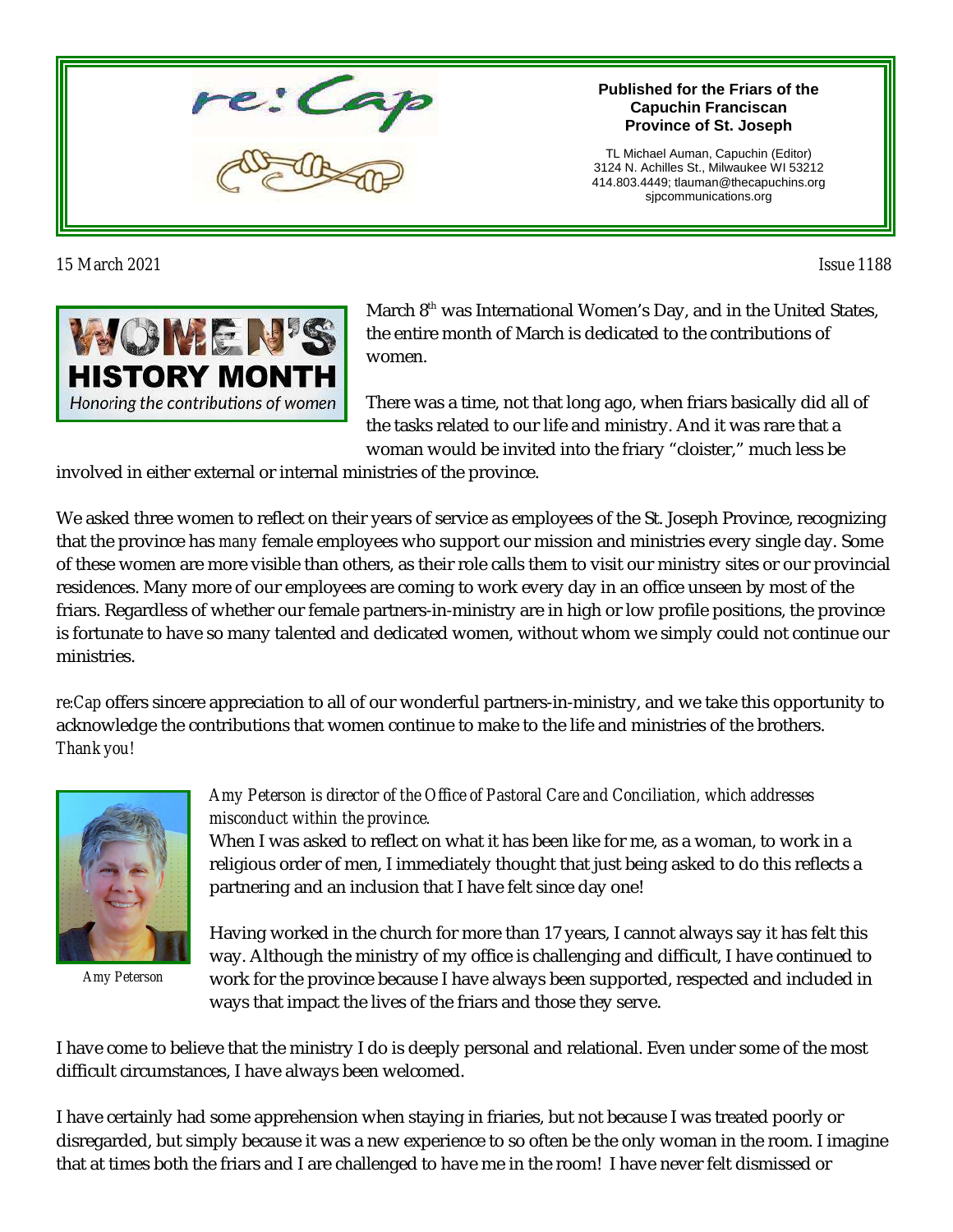marginalized by members of the province because of my gender. If friars are challenged by my presence and role in the province, I haven't felt it or certainly wouldn't say it is because I am a woman. It's more likely to be because of the challenging work of my office and what it represents. In ten years, working with friars from the Province of St. Joseph has affirmed my belief that they support women in leadership roles.

From the beginning of my relationship with the province, I have had an "invitation in" to both the lives of the friars and the organizational practices that impact my work. This must be a reflection on where the men of the province are in their commitment to equality, while in the *wider* church, *these challenges or tensions still exist.*

The mission and values of the province have always resonated with me; but more than that, as a female employee, I have experienced them lived out in my day to day work and relationships with the friars.



*Colleen Crane*

*Colleen Crane, retired public relations director, served the province for 14 years.*  I was hired by the province in 2004. At that time, TL and I had offices on 24th & Locust, above the Dominican Women's Center. I reported to my new office and met with TL. When I discovered there were no files or a computer to glean information from past pr/marketing communication efforts, I realized what an extraordinary opportunity I had been given.

TL explained the history of the position and that it was now up to me to create the "public/external" brand of the Capuchin Province of St. Joseph, and instructed me to

"hit the road"…and the sooner the better. He gave me a list of ministries and friars to visit and off I went on a fabulous adventure that would last 14 years. Later I learned that hitting the road solo was not the typical tradition in the province…but all the better. I had been empowered to swim in the deep end.

My tour would start in Detroit where I was greeted warmly by then-provincial minister Dan Anholzer. And I was similarly greeted all during my tenure…(some more enthusiastically than others), but always with the underlying message, "You are welcome here. You are valued."

My first dinner at St. Bonaventure's in Detroit was on the Feast of St. Francis. (I had thought such an elaborate meal was nightly.) I grew accustomed to joining the friars for dinner after evening prayer in the friars' chapel. We would stand in the dining room for Grace after which the local minister would then "officially" welcome me and any other visitors. A booming *welcome* would be the response. Such would be my experience throughout my 14-year 'tour.'

My career with the Capuchins was a series of firsts. Dan Anholzer had tasked me as my first order of business to create a provincial website. At that time, only the Vocation Office has a website. In October 2004, he asked when we would be able to launch. I replied March, when the crocus blooms. I didn't realize that the crocus blooms earlier in Detroit (vs. Milwaukee). Once we had our crocus blooming schedule straight, [www.TheCapuchins.org](http://www.TheCapuchins.org) launched. That website was followed by many websites until each ministry had its own website, all with the same Capuchin look and feel.

I doubt if any of the "firsts" would have taken place without the empowerment that was showered upon me by the friars. An early turning point was traveling with Dan and the provincial services team. Dan wanted to educate team members on the Capuchin history and values. With such a background, we would then accurately reflect the province's mission, vision and values as we did our daily work. We were attending a session at St. Anthony's Retreat Center in Marathon WI. It was winter and guest speaker, Roberta Swift, was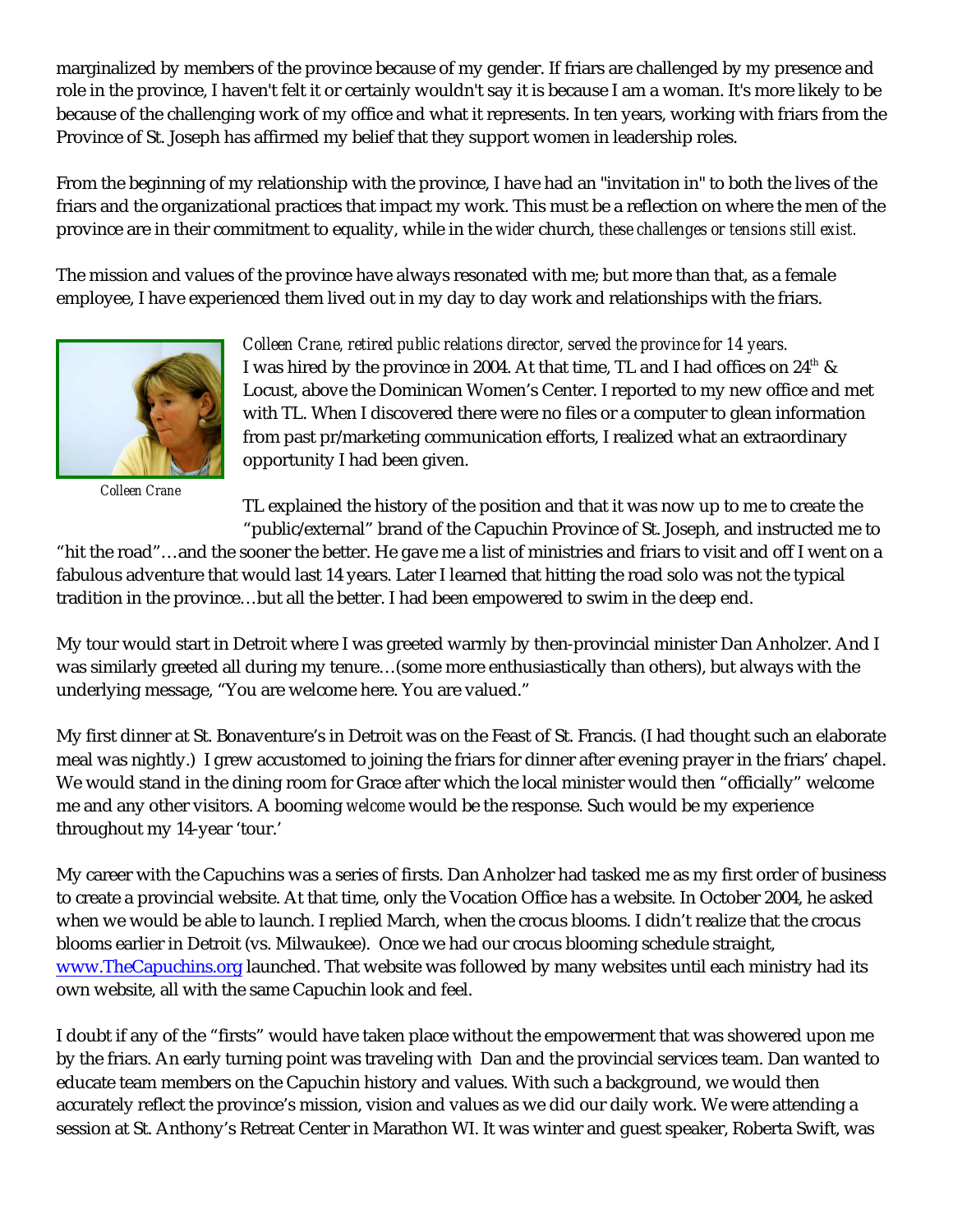explaining the importance of living the mission of an organization. Through Roberta's help I realized I didn't have a job with the Capuchins; *I had a vocation.* 

During my tenure with the Capuchins, the opportunities were great. One particular occasion, I was traveling with friars outside of our province, and I learned that the Province of St. Joseph attitudes toward women were unique!

Having been a child in the 50s/60s and "coming into ones' self" in the 70s, I learned as I began to grow into my pr/marketing communications career that sometimes it was necessary to have to "fight" for a seat at the table. During my time with the province, I sometimes had to explain why it was a good idea for me to join the table…but once there, I always felt welcomed and valued. For that I shall always be grateful to have been a part of such an inclusive, welcoming organization.



*Debby Van Ermen has served the province as director of healthcare for the past nine years.* Being a woman working for a male religious order has provided me many opportunities to learn and grow, not only as a nurse but as a Christian woman as well.

It goes without saying that there have been challenges along the way. This is not only true for myself, but probably for the friars as well. I've been part of many difficult conversations with friars over the years. Whether I am facilitating driving evaluations for the senior friars or assisting with moving a friar to a retirement home, I find myself praying to God for the right words to make the situation less painful for the friar. There have been times that I field

the brunt of the anger that's incited by a very difficult, painful change. As a woman working with very independent men, I consider these to be *character building* times I will always remember.

Most of us want to keep our health issues private and some of the friars are no exception. I learned early on that what is unique with the friars is that without a spouse or grown children to rely on during a health crisis, a person benefits by having a "go-to" person to help navigate their way through our ever-changing and complicated health system. The province has three licensed nurses and one healthcare assistant who act as healthcare advocates going to doctor appointments, communicating with healthcare providers and supporting a healthy lifestyle. The irony of this is that the province healthcare staff is all female. This has its ups and downs for the friars, but for the most part, I have seen many more ups than downs.

By nature, nurses are nurturing and compassionate. I believe this is true among the Province healthcare staff. We have a chance to provide not only skilled nursing care but to build trust and have a unique relationship many nurses never experience with their patients. Our main point of care is in the friars' residences and that alone is a more personal setting than a hospital room or clinic site.

I believe that the friars benefit greatly by having healthcare staff advocating for them just as we staff members benefit in so many different ways by being part of the friars' lives. I know for myself, caring for the friars has been one of the highlights of my life. mindful of my own place in the world and whether I will leave a story behind for my grandchildren when I am no longer here.

**"Women belong in** *all* **places where decisions are being made. … It shouldn't be that women are the exception." ~ Ruth Bader Ginsburg**